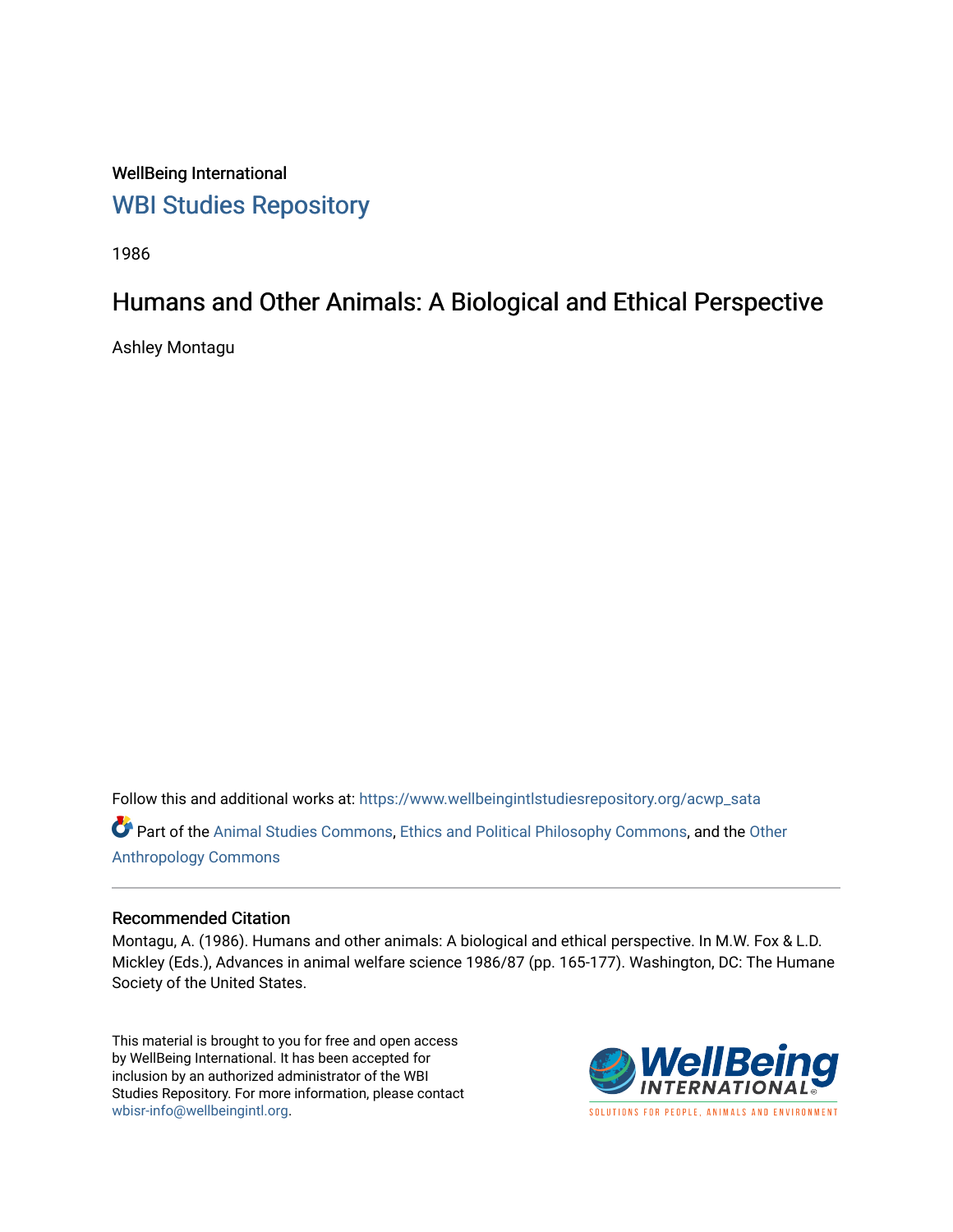# **HUMANS AND OTHER ANIMALS: A BIOLOGICAL AND ETHICAL PERSPECTIVE<sup>1</sup>**

# **Ashley Montagu<sup>2</sup>**

*Dedicated to the Memory of Dian Fossey (1933-1986) Naturalist, Protector, and Friend of the Virunga Gorillas'-*

The modern science of ecology is showing us that the fate of the Earth and of humanity are inextricably connected. This is as much a biological fact as it is a spiritual condition, from which arise the ethical principles and moral sensibility to live in respectful harmony with the rest of creation. (From the *Preamble* to the Program of the International Network for Religion and Animals, 1986.)

The first thing to be said about our title is that all humans are animals. Our biological kinship with the whole of animated nature, to use an oldfashioned phrase, in one Great Chain of Being should be unequivocally clear. In this connexion should also be included our intimate relationship to the world of inanimate nature, precisely because it is inanimate, for it speaks to us in a voice no less appealing and meaningful than that other, of animate nature. In our Father's house, we are members of one family, but in its mansions we are guests in common with all its other inhabitants, neither superior nor inferior, but members of an extended family, a kingdom of animate and inanimate nature comprising several millions of variegated species, and sustaining a physical environment the most wonderful and beautiful to behold. As an anatomist, a biological anthropologist, and social biologist, I have learned that we are made of the same essential materials as are all other animals, that ultimately, indeed, we are constructed of the same stuff as is our world, and that our kinship is with the whole of nature, that we are guests upon this earth, and should conduct ourselves accordingly, with sensitivity, thoughtfulness, reverence, enjoyment, and gratitude.

Gradually we are beginning to understand that it is upon the clear recognition of our biological continuity and community with the whole of nature that our very survival, that the survival of this marvelous world, depends.

Whether we choose to view nature and evolution as God's way of creation, or whether we dispense with the idea of a supreme being as a creation myth common to most known peoples, the fact of evolution is clear, and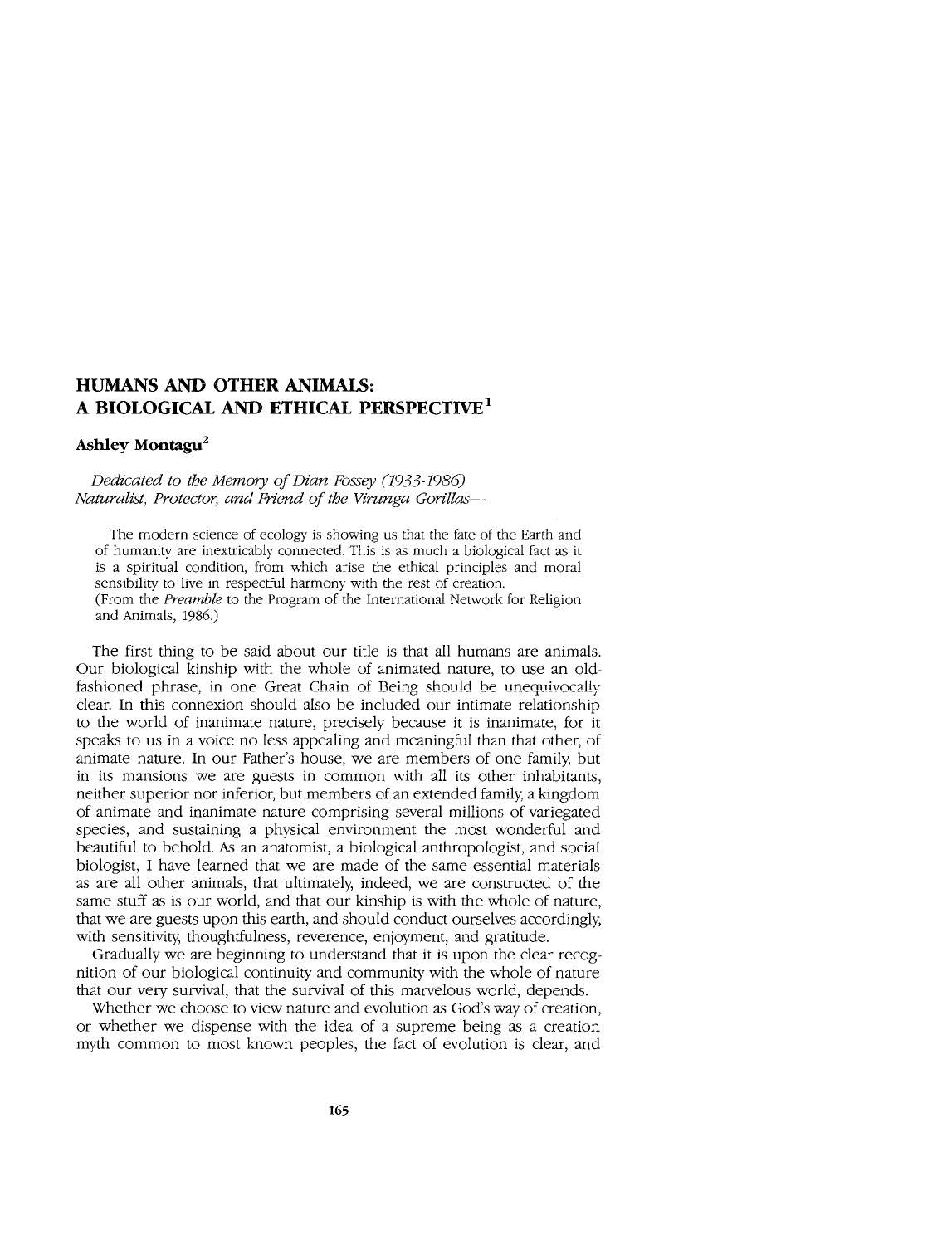certainly it is the best authenticated explanation of the origins and development of the vast variety of animate and inanimate forms on this earth (Montagu 1984). Evolution is just another word for development, or the maximization of the improbable, and development comes about largely as a consequence of the adaptive "responses" as it were, which the organism makes to the challenges of the environment. Such responses do not imply any conscious decision on the part of the organism, but rather the "selection," for the most part, by the environment of those organisms possessing the variations that most successfuliy, that is, adaptiveiy, fit the organism to the challenges of the environment. Of all the improbable species that have come into being in this manner, humankind is in many ways the most improbable, *Homo sapiens.* Oscar Wilde, has not altogether unjustly described the name that Linnaeus, in 1758, bestowed upon our species, as the most oafishly arrogant, prematurely self-serving description ever perpetrated. Certainly it is true that the sapience, the wisdom, is there as a potentiality, but there can be no doubt that by the measure of his performance in human relations, and to the remainder of nature over the last twelve thousand years, in civilized societies, at least, he deserves no better appellation than *Homo sap.*  A confused mindedness which has come about largely as a result of the unique evolutionary history of our species. Not only are we the only species that is able to weep, that is, to cry with tears, but we are also the only species able to laugh vocally. It is true that humankind has more to weep and also to laugh about than any other species. Perhaps that is why we are able to do so (Montagu 1960a, b). Be that as it may, it turns out that these two human traits constitute a saving grace in a rather cubistically dilapidated human landscape. To weep and to laugh are adaptive traits of supreme value, for without them sympathy, compassion, and self-criticism would scarcely be possible. A species so endowed cannot ever be without hope.

The trait, however, which beyond all others distinguishes humans from all other creatures is *educability.* It is our defining and outstanding characteristic as a species.

We have few, if any, remnants of instincts, and whatever we do as human beings, *as human beings,* we have to learn from other human beings. We share, of course, innumerable traits, both physical and behavioral, with other animals, but everything we come to know and do *as human beings,* those things which render us distinctively unlike any other animal, we must learn under the tutelage of other human beings. For example, we are all born with the capacity, that is, the potentiality for speech, a trait which is unique to our species, but no one of us would ever speak were it not for the teaching, the training, we receive from others, that capacity would never develop into an ability. A capacity is a potentiality, an ability is a trained capacity. Thinking as potentiality is a capacity, but how we come to think will depend largely upon the conditioning to which we are exposed. It is because of those capacities that to be born human is to be in danger, for by virtue of our unparalleled educability we are capable of learning more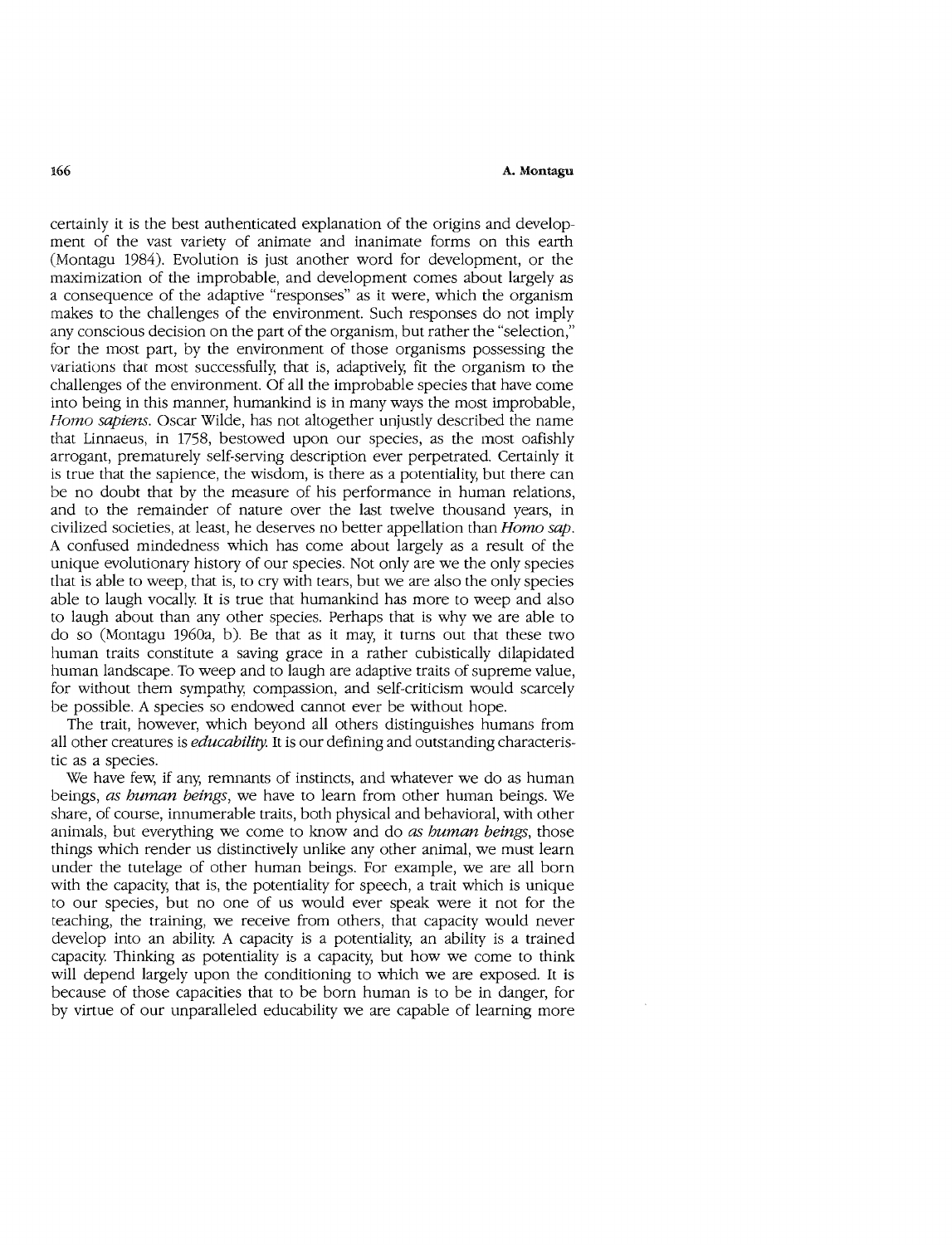#### **Biological and Ethical Perspective 167 and 167 and 167 and 167 and 167 and 167 and 167 and 167 and 167 and 167 and 167 and 167 and 167 and 167 and 167 and 167 and 167 and 167 and 167 and 167 and 167 and 167 and 167 and 16**

unsound things as well as more sound ones than any other creature: and when one puts the two together, one doesn't get intelligence, what one gets is confusion, a state in which most of our species now more than ever dangerously flounders.

In our technological age we have very nearly perfected the knack of arranging the world so that we can muddle through it on the basis of pseudological rationalizations built on unexamined and unanalyzed habits of stereotyping. The greater our progress in the development of technological substitutes for thought, the more spiritually illiterate we become. For quite some time now we have been flattering ourselves that we can make machines that think like human beings, without ever having grasped the fact that for a much longer time we have been turning out human beings who think like machines, that is, who don't think at all.

What we teach in our schools is *what* to think, not *how* to think Jane Taylor (1783-1824), the gifted young English author, early in the nineteenth century, put it very well:

> Though man a thinking being is defined, Few use the grand prerogative of mind, How think justly of the thinking few; How many never think, who think they do!

Alas, the proportion of people who think today is probably much less than in Jane Taylor's day, for in our own time we are besieged with such institutions as commercial television, which has appropriately been called "the lobotomy box," or "the chewing gum of the mind," which, as is well known, is designed to provide formula fodder, accompanied by a mindless excess of shockwaves, for what is generally known in the industry as "the lowest common denominator." Children now spend more time watching the programs and commercials than they spend in school, with the result that they have been largely robbed of their childhood. The few programs that could be described as good make it abundantly clear what a marvelous medium television could be for a genuinely humane education and enlightenment without slighting entertainment one bit.

Our schools and colleges have become institutions, to a far larger extent than we realize, for the training in an incapacity to think, and in the ability, with the aid of ritual incantation, to compartmentalize incompatible ideas without the slightest discomfort, and, indeed, to grow quite comfortable with the disparity between what one solemnly declares one believes, and the very contrary of what one does in practice.

Early on we learn to engorge large quantities of rote remembered facts, and to disgorge them at ceremonial occasions dubbed "examinations" when after those who have displayed the greatest disgorgative capacities are graded the brightest and the best, and are the most highly rewarded. We go on from schools to colleges and universities, which have mostly come to be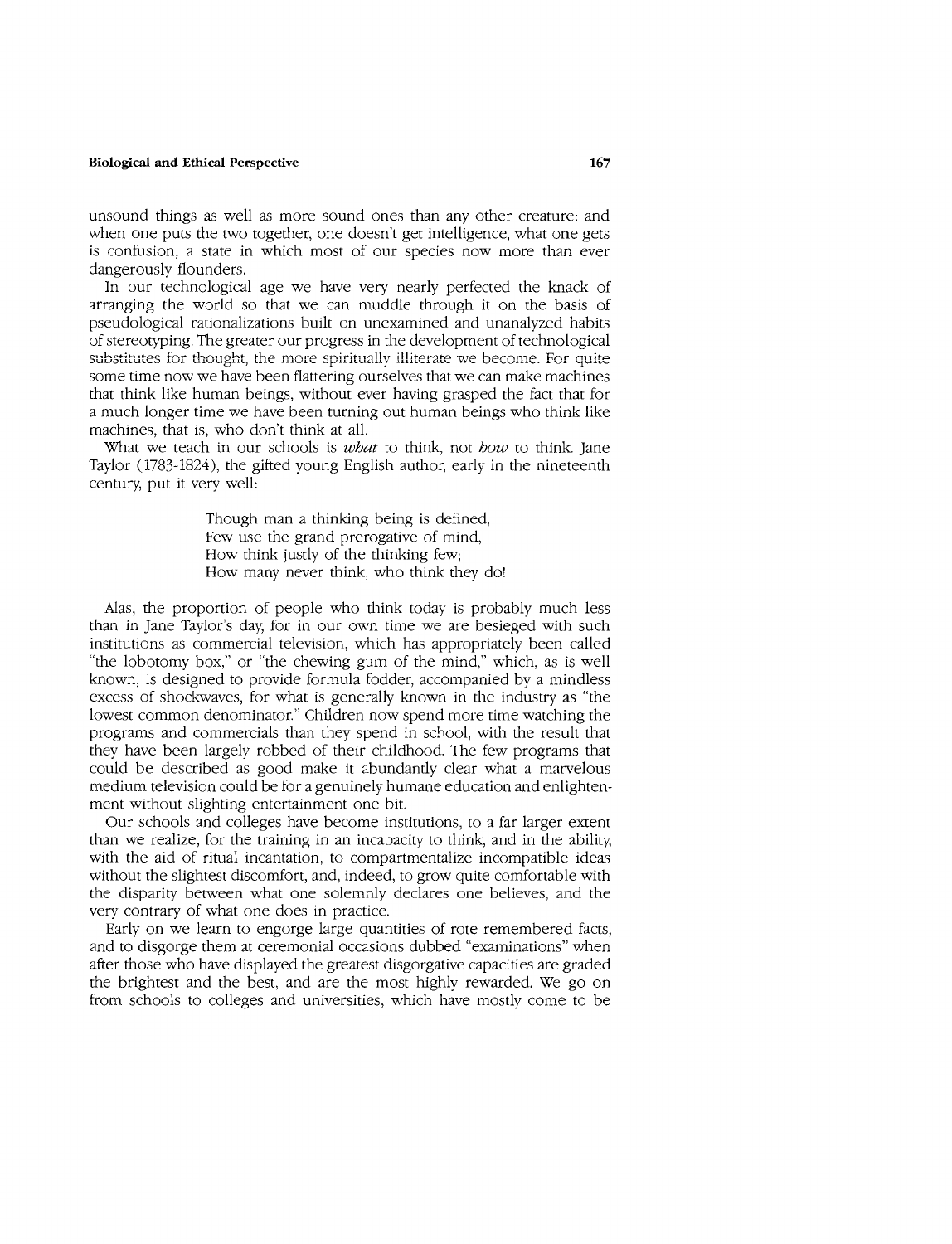regarded as job-qualifying institutions, where we take A.B. degrees, M.A. degrees, and doctor's degrees, dying in the process both spiritually and intellectually by degrees.

In such a world, the mark of a truly educated person is one who has overcome the deficiencies of the educational system, one who has become an independent thinker, a questioner of the obvious, and who is not only able to use his mind as a fine instrument of precision, but also who is able to feel for others that sense of involvement and sympathy which would make the wholc world kin. I speak here of love, for knowledge is not enough. It is loving kindness that must be joined to knowledge and to cleverness.

I am reminded here of those charmingly apposite verses by Dame Elizabeth Wordsworth (1840-1932), the first Principal of Lady Margaret Hall, at Oxford, entitled "The Good and the Clever":

> If all the good people were clever, And all the clever people were good, The World would be better than ever We thought that it possibly could. But somehow 'tis seldom or never, The two hit it off as they should, The good are so harsh to the clever, The clever are so rude to the good! So friends let it be our endeavour To make each by each understood; For few can be so good like the clever, Or clever so well as the good.

Goodness, I shall hold, in its own way is as rational as cleverness, if not more so. Goodness, love, lovingkindness, are all words for the same thing, best resumed in the one word, "love." But what is love? It is a question like that other which Pontius Pilate did not stay to answer, that most people have asked, and equally have not done well for an answer. Corinthians 13 is very good, indeed, on the matter, but even better is George Chapman (1559-1634), poet, playwright, translator of Homer into English, and friend of Ben Johnson. In his play, *All Fooles,* acted in 1599, in the first scene of the first act, Chapman makes his hero Valerio break forth into the following paean:

> I tell thee Love is Nature's second sun, Causing a spring of virtues where he shines; And as without the sun, the world's great eye, All colours, beauties, both of Art and Nature, Are given in vain to men, so without love All beauties bred in women are in vain, All virtues born in men lies buried, For love informs them as the sun doth colours,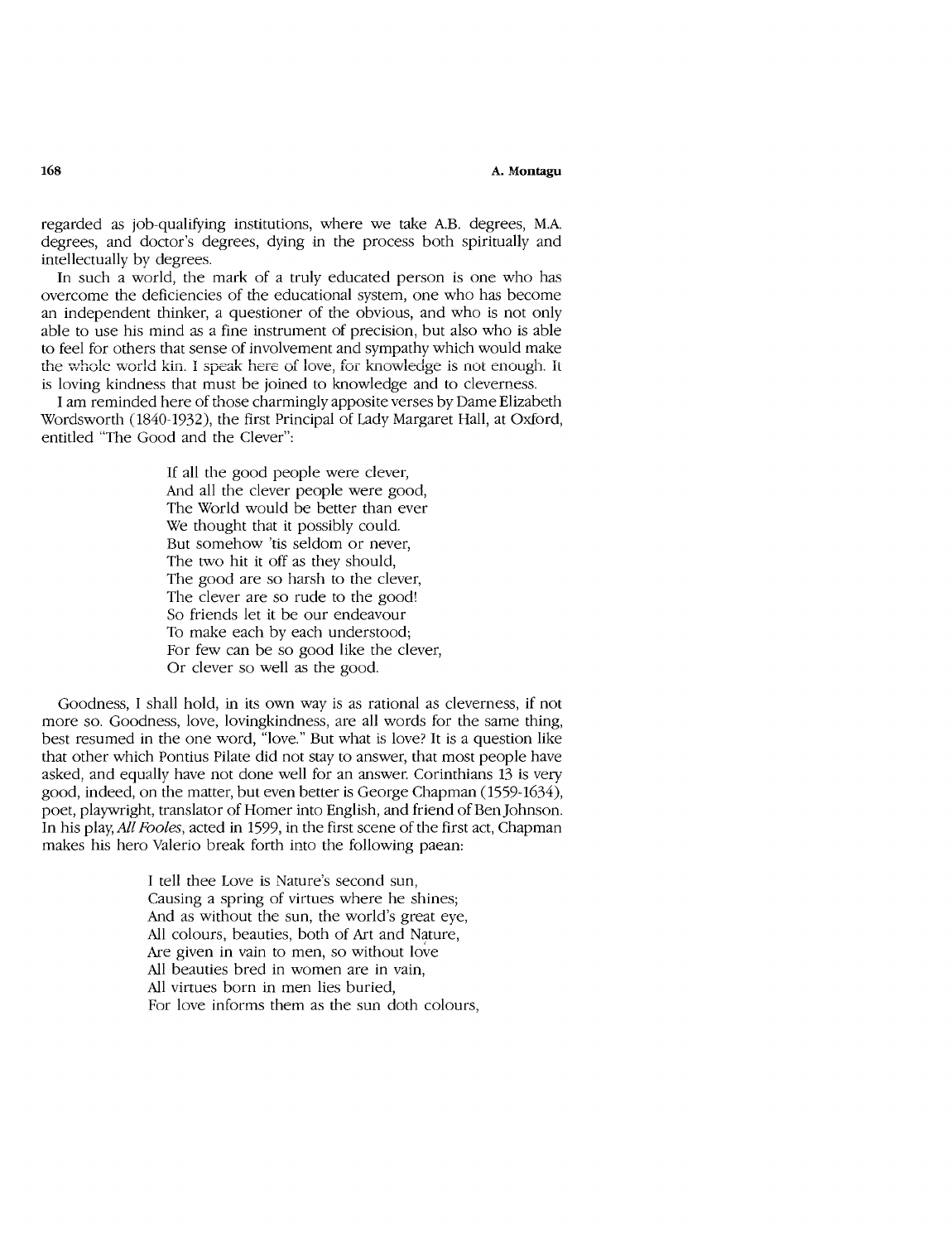And as the sun, reflecting his warm beams Against the earth, begets all fruits and flowers; So love, fair shining in the inward man, Brings forth in him the honourable fruits Of valour, wit, virtue and haughty thoughts, Brave resolution, and divine discourse: Oh, 'tis the Paradise, the heaven of earth.

That is not bad for 1599 or any other time. It is, in fact, the soundest description of the role of love in human development with which I, as a student of human development am acquainted, and the most memorable.

From the biological point of view, love can be described as behavior designed to confer survival benefits in a creatively enlarging manner upon the other. Spelled out, this means that by your behavior you not only enable the other to live, but to live more fully fulfilled than they would otherwise have been. It means that love is the demonstrative communication to the other of your profound involvement in their welfare, such that you provide them with all the encouragements, stimulation, support, and succor that they require for healthy growth and fulfillment of their potentialities, the communication that you will never commit the supreme treason of letting them down when they are in need of you, that they can depend upon you always standing by ministering to their needs. For becoming what? What you are being to them. That is love, and it has never been better said than by George Chapman.

The important thing for us to understand is that our love must extend to all and every part of nature, and not be limited to our own kind. We have seen the effect of such limitations in the cruel denial of their human rights to whole peoples, as in the case of "The Final Solution" of the Nazis, resulting in coldblooded systematic murder of six million Jews, not to mention the millions of members of other miscalled "races," while the civilized world stood by and deliberately closed its eyes (Gilbert 1981, 1986; Ross 1980; Wyman 1984, 1985). The whole concept of "race" is a myth and a fraud, nevertheless it is subscribed to and acted upon by millions of people throughout the civilized world, not least to this day, in the United States of America (Montagu 1974).

As for the civilized world, I am reminded of Mr. Gandhi who, when asked by an American reporter what he thought of Western civilization, mused for a bit, and then replied, "You know, I don't think it would be such a bad idea."

And speaking of racism, it should be pointed out that the attitudes of many people towards animals is a kind of racism, that is, in the belief that human beings are superior to animals, that animals are a lower order of being, subordinate to and subject to the whim and will of man. The most powerful influence in spreading and sustaining this view of man's relationship to the animal kingdom has been the Old Testament teaching set out in the Book of Moses in Genesis 26, in which it is written, "And God said, let us make man in our own image, after our likeness; and let them have dominion over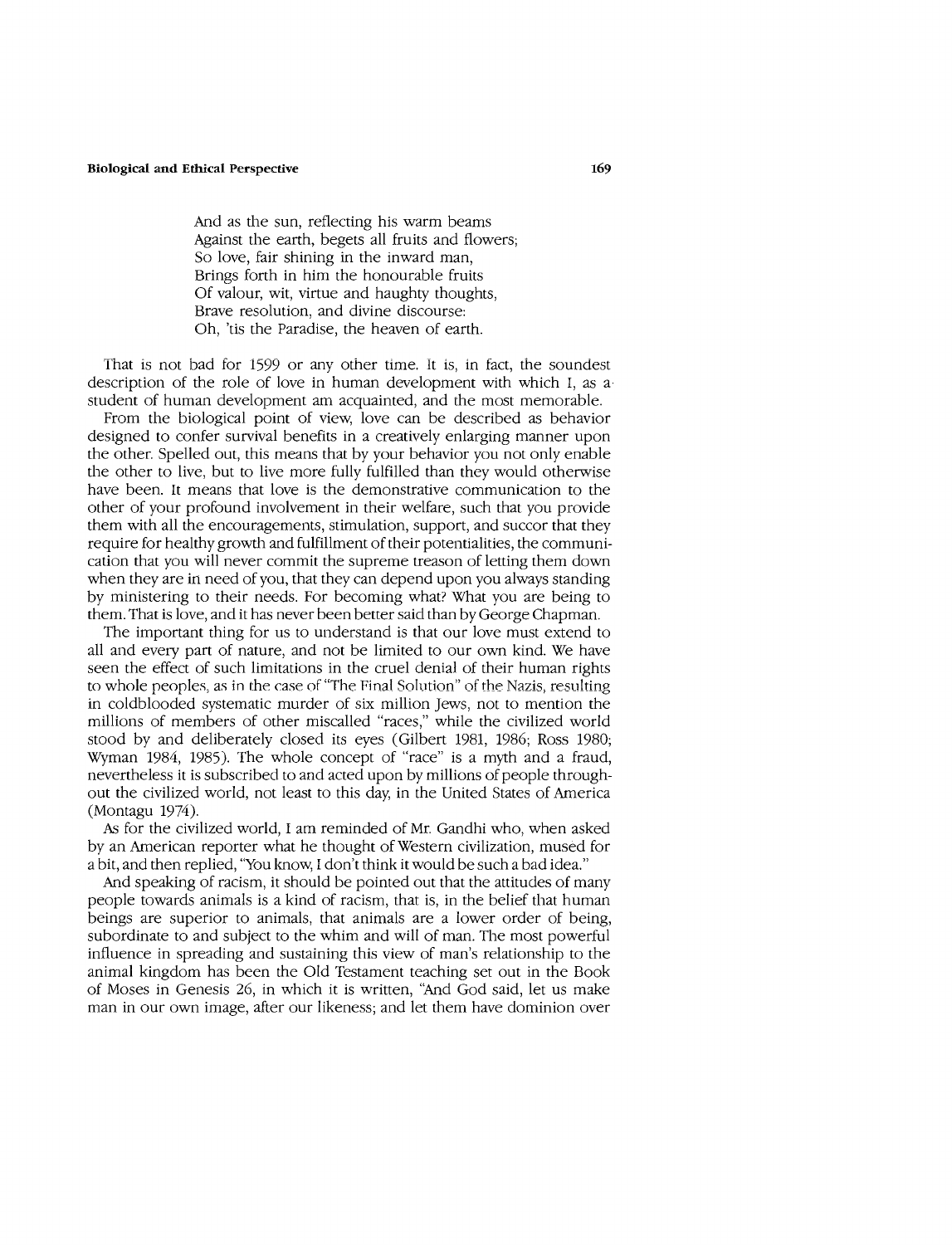the fish of the sea, and over the fowl of the air, and over the cattle, and over all of the earth, and over every creeping thing that creepeth upon the earth." And as if to rub the message in, the injunction is repeated in the next but one paragraph 28, even more strongly than in 26, "And God blessed them, and God said unto them. Be fruitful and multiply, and replenish the earth, and subdue it: and have dominion over the fish of the sea, and over the fowl of the air, and over every living thing that moveth upon the earth."

These injunctions from God himself, perhaps more than anything else, have contributed to the appaliing view that it is man's God-given right to prevail over all other creatures. This homocentric view has given him license, not only in relation to other animals but also to himself, to execute the divine will first by following the philosophy of the cancer cell in multiplying by thoughtless and uninhibited reproduction, second by subduing and devastating the earth, and third by inflicting upon other living creatures the cruelest pains, unspeakable tortures, and death, in the name of husbandry, food, trade, sport, hunting, science, medicine, yes, and even in the name of humanity Civilized man has already exterminated hundreds of species. In justification of such practices the most transparent insupportable rationalizations have been adduced: animals have no feelings, or at least they are much less sensitive to pain and fatigue than humans, lobsters may be dropped into a cauldron of boiling water because they are only lobsters, and one wouldn't want to eat a live lobster, for that would be uncivilized, not to mention unpalatable. I have heard women and fishermen claim that fish have no feelings, and I have heard all sorts of explanations of this kind offered in support of all the depredations that man has visited upon the animals. And when I say man, I mean socalled "civilized" man, for from the blanket indictment must be exempted virtually all so-called "primitive" peoples, for among them there is reverence and affection for animals and for the environment, of which they consider themselves an intimate part. The creation myths of these people contain no "racist" reflection upon the plant and animal life, or upon the earth which they inhabit. Indeed, quite the contrary: Through their creation myths, these peoples are aware that all things in this natural world are related, and that the various forms they exhibit are merely different expressions of the same original creative materials. Such myths are often extremely beautiful and intelligent, providing a complete account of the origin and even evolution of all things. This is clearly to be observed in the totemic relationships with which different clan members are associated, not only with animal forms but with the sky, the clouds, water holes, rocks, plants, and the like. Among some indigenous peoples, the totemic object is not merely regarded as kin, but is identified with oneself, or else that a vital part of oneself is also an intrinsic part of the revered object, whether plant, animal, or other object (Frazer 1935).

Listen to Jamake Highwater, America Indian and distinguished scholar, who was born and raised on the Blackfeet Blood Reserve in northern Montana. He begins by saying that as he learned English and compared it with the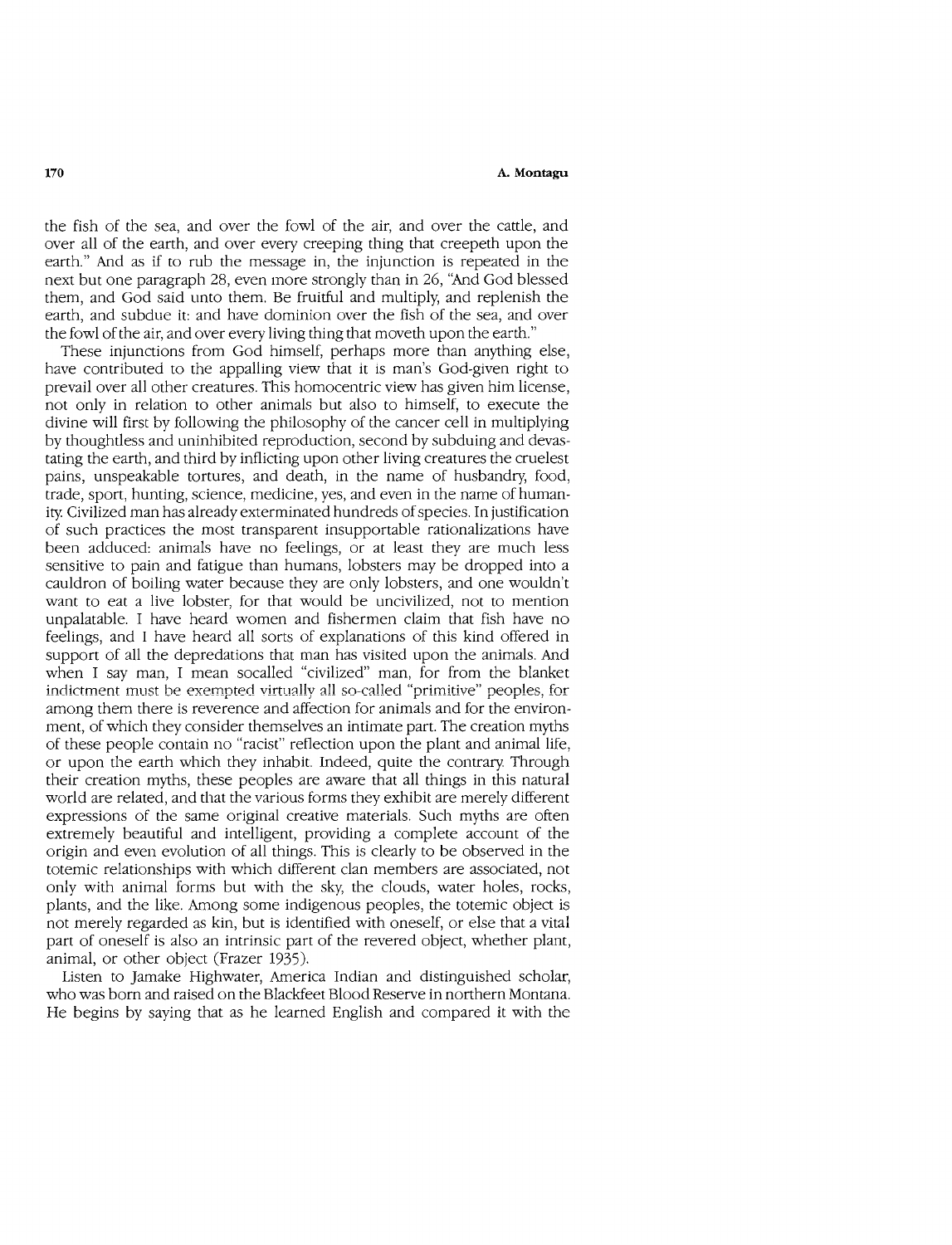language in which he had been raised, he came to realize that "languages are not just different words for the same things but totally different concepts, totally different ways of experiencing and looking at the world.

''As artists have always known, reality depends entirely on how you see things. I grew up in a place that was called a wilderness, but I could never understand how that amazing ecological park could be called 'wilderness,' something wild that needs to be harnessed. Nature is some sort of foe, some sort of adversary in the dominant culture's mentality. We are not part of **nature in this society:** \Ve **are created above it, outside of it, and feel that**  we must dominate and change it before we can be comfortable and safe within it. I grew up in a culture that considers us literally a part of the entire process that is called nature, to such an extent that when Black Elk called himself brother of the bear, he was quite serious. In other words, Indians did not need Darwin to find out that they were part of nature.

"I saw my first wilderness, as I recall, one August day when I got off a Greyhound bus in a city called New York Now that struck me as being fairly wild and pretty much out of hand. But I did not understand how the term could be applied to the place where I was from" (Highwater 1982).

The care bestowed upon animals in indigenous cultures, is among the most engaging of their qualities. Pets sleep together with the family, and small animals are often breast fed by the women. The first animal to have been domesticated appears to have been the dog, during the Mesolithic, some 12,000 years ago. The indigenous peoples of the earth appear to have lived by a view of their relationship with it, which is, except for the first paragraph, encapsulated in Job 12: 6-9:

The tabernacles of the robbers prosper, and they that provoke God are secure; into whose hand God bringeth abundantly.

But ask now the beasts, and they shall teach thee; and the fowls of the air, and they shall tell thee:

Or speak to the earth,and it shall teach thee: and the fishes of the sea shall declare unto thee.

Who knoweth not that the hand of the Lord hath wrought this?

In whose hand is the soul of every living thing, and the breath of all mankind.

Note how Job here contrasts the corrupt ways of man with the lessons we have to learn from both animate and inanimate nature.

A similar passage occurs in the Koran, the sacred scripture of Islam, compiled during the seventh century A.D., in which it is written that "There is no beast on earth nor fowl that flieth, but the same are a people like unto you, and to God they shall return."

Is not that a beautiful sentiment? Both the passage from Job and that from the Koran recognize the profound kinship of animals with humans, an appreciation which is not achieved again until the appearance of St. Francis of Assisi in the twelfth century. The combined austerity and poetic gentleness of St. Francis, his vow of poverty, and his love for all living creatures, addressing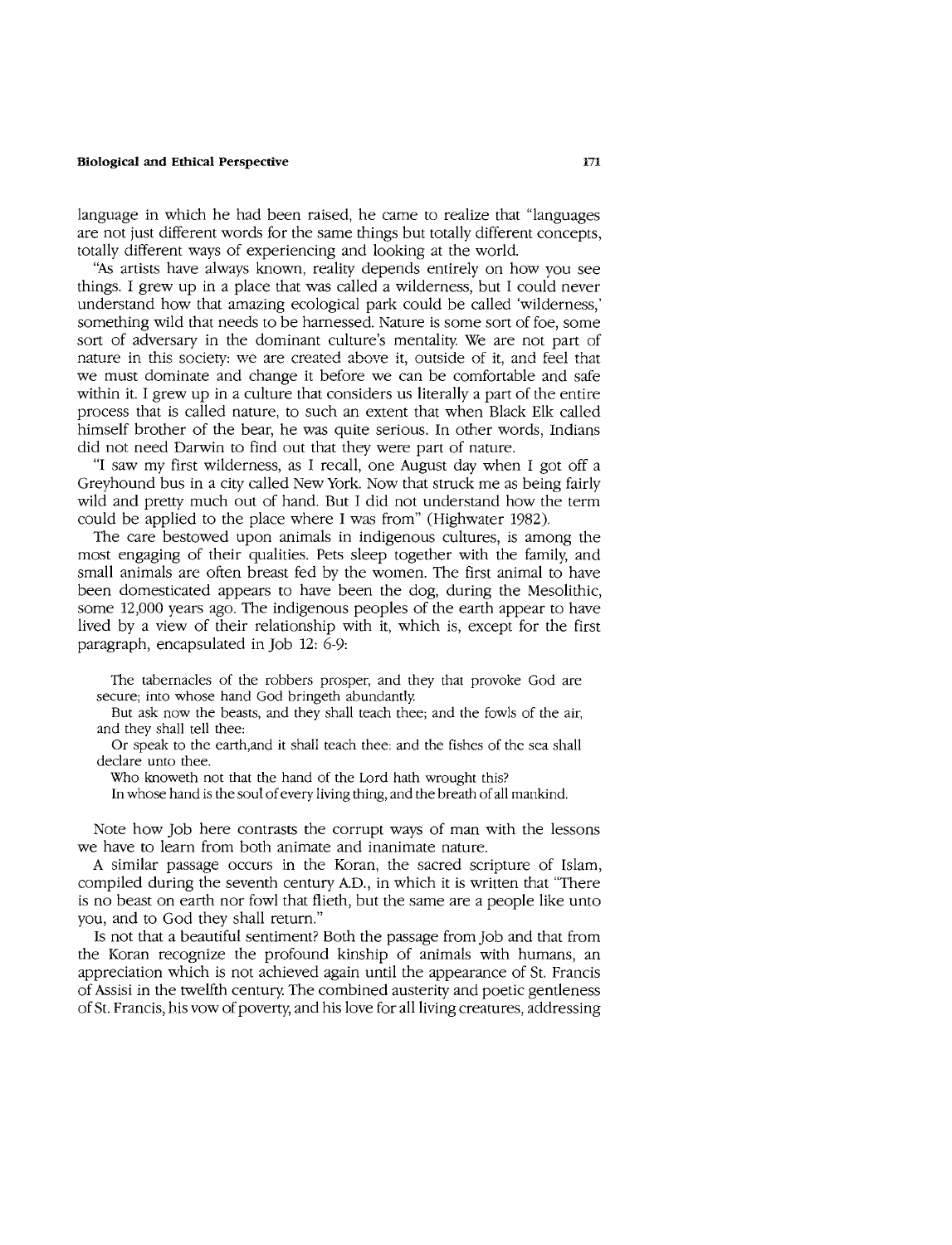them as brothers and sisters, and so regarding them, introduced a new dimension into the perception of man's relation to other creatures. Through the religious Order which he founded, the Franciscan example and teaching was carried throughout Europe. That St. Francis saw no essential difference between himself and other creatures is illustrated by his words to the wild turtledoves, whom he liberated from the complaisant hands of the youth who had captured them. "O my sisters, simple-minded turtledoves, innocent and chaste, why have ye let yourselves be caught. Now would I fain deliver you from death and make you nests that you may be fruitful and multiply, according to the commandments of your Creator." Here St. Francis views the commandment to increase and multiply as applying to all living creatures, and sees them only as different people unto himself.

It is of interest, in passing, to note, that when I consulted several encyclopedias in order to refresh myself on the life and work of St. Francis, I could find adequate biographical accounts of him but no mention whatever of his profound sense of brotherhood with beast and bird. A somewhat inadequate exception is Julien Green's book (1985) on St. Francis. This, surely, tells us something concerning the interest of contemporary man in our relation to animals. Even the 53 pages devoted to animals in Hastings' great *Encyclopaedia of Religion and Ethics* omits any reference to man's ethical relationship to animals. Indeed, the only article in that eminent work which discusses the subject is by Henry Salt, the author of the famous *Animal Rights,* which was published in 1905. Salt's article was devoted to "Humanitarianism," and being the pioneering humanitarian that he was, pays handsome tribute to St. Francis (Salt 1923).

Christianity played a dominant role, especially early Christianity, in the perpetuation of the callous indifference to the fate of animals, for since animals were wiihoui souls, they were beyond the pale of hope, and at the same time beyond the pale of sympathy The one outstanding exception to this was the extraordinary St. Chrysostom (A.D. 347-407), who wrote that we should show animals "great kindness and gentleness for many reasons, but above all because they are of the same origins as ourselves." During the Middle Ages, the indifference of the Catholic Church to the claims of animals was broken only by the eccentric example of St. Francis. It is not for nothing that to this day the gentle Buddhists speak of Christendom as "the hell of animals." And it is an object-lesson in humanitarianism to watch a Buddhist gently remove an ant from the hem of his robe, and carefully place it out of harm's way (Pallis 1940).

It is with the Renaissance and the revival of humane learning that we find humane sentiments making their appearance in the writings of such men as Thomas More, Erasmus, Montaigne, Bacon,and others, thus opening the way for the fuller development of humane sentiments which occurred in the eighteenth century in the writings of such authors as Voltaire, Thomson, Pope, Goldsmith, Goethe, Herder, Blake, Burns, and many others.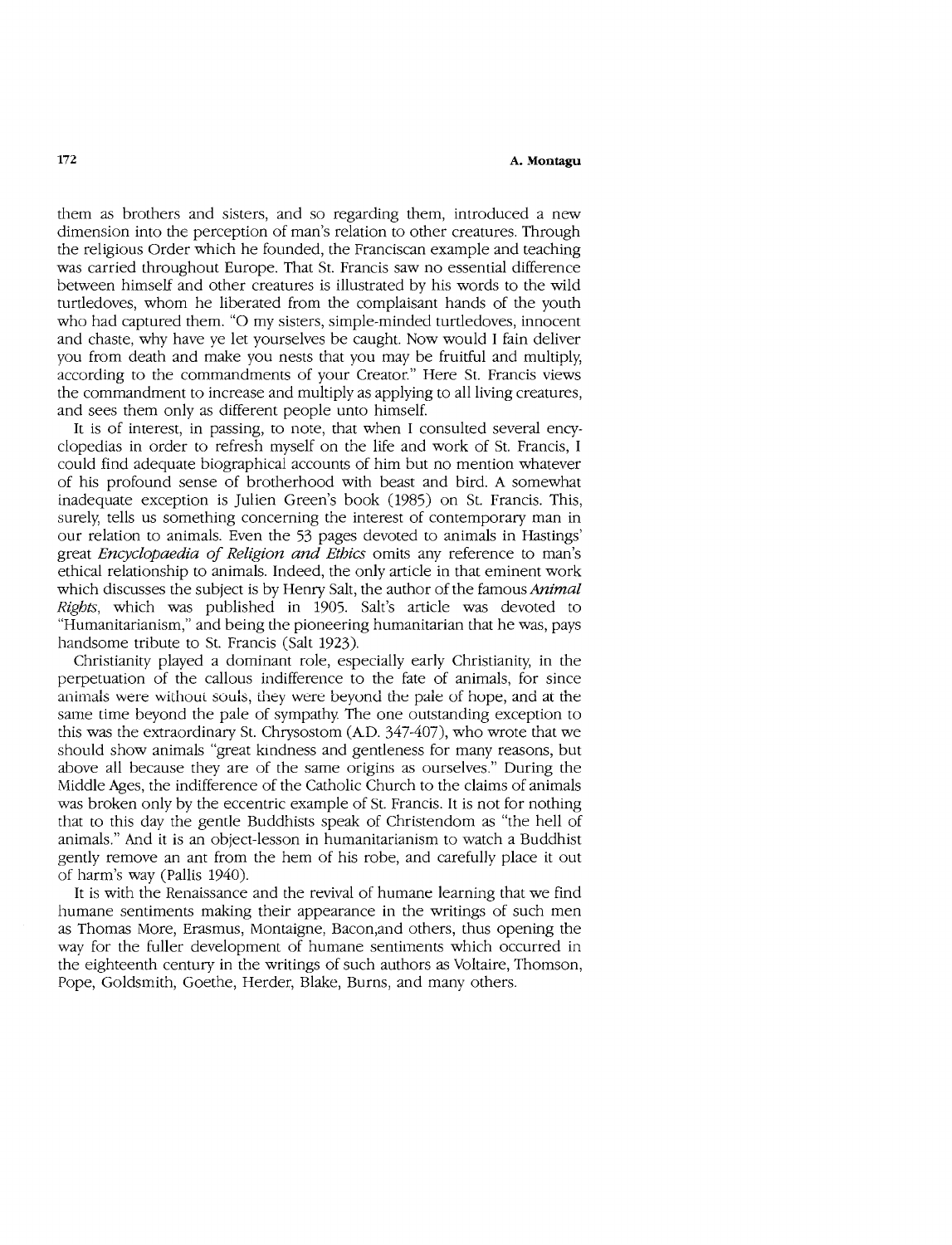It was not until the beginning of the second half of the nineteenth century with the development of experimental studies on animals in the name of physiology, medicine, and what was called vivisection, that the outcry against the mistreatment of animals began to find its voice. This movement acquired increasingly greater momentum during the twentieth century With the rise of modern experimental medicine and industrial testing chiefly for cosmetics, involving the sacrifice of millions of animals each year, the public and legislatures have become involved as never before. There are today more organizations devoted to the rights and protection of animals than there have ever been, and with the power of these agencies, the future for humanitarianism, even in this conservative age, would seem to be assured. But this would be a dangerous posture to adopt, for in the matter of the rights of animals, like liberty, eternal vigilance is necessary

What I have been hoping to do in this talk is to provide the scientific basis for the biological kinship of humans with other animals in particular and the whole of nature in general, and to show that the ethical perspective to which such a demonstration leads is inherent in the very nature of nature, that cooperation, love, *not* conflict and aggression, as we have long been led to believe, is the dominant principle by which living creatures are designed to live with each other. It was not Darwin, but the muscular Darwinists, like Herbert Spencer, who wasn't a biologist at all, but a desk philosopher, who coined the term, "the survival of the fittest," a misnomer which Darwin unfortunately adopted, but later regretted. The term, as we have better come to understand the facts, was a blunder, for it is the "fit" who are most likely to survive, not the "fittest," for the fittest are likely to be overspecialized, where flexibility, adaptability, is required.

In spite of what many of us in the Western world believe, it is not "Nature, red in tooth and claw," as Tennyson sung, that is the law of nature, but cooperation. In spite of some superficial appearances compounded by their misinterpretation, animals live in a state of cooperation with each other, in the miscalled "wild," yes, even the lion with the gazelle. Of course, some animals eat others, but not because they are in conflict with them or because they dislike them, but rather because they like them. When a lion (usually the lioness) hunts and brings her kill back to her family, it is precisely as when a woman goes shopping, and has nothing to do whatever with aggression or hostility Lions live in perfect balance and harmony with their environment, serving a very real purpose in the balanced maintenance of the very populations from which they cull their food (Montagu 1949, 1955, 1976).

The facts have never been more soundly stated than by]. Arthur Thomson and Patrick Geddes in their monumental work, *Life: Outlines of General Biology,* published in 1931, and which did for biology what H.G. Wells' 1922 *Outline of History* did for the story of civilization. This is what they wrote:

What has got into circulation is a caricature of Nature-an exaggeration of part of the truth. For while there is in wild Nature much stern shifting, great infantile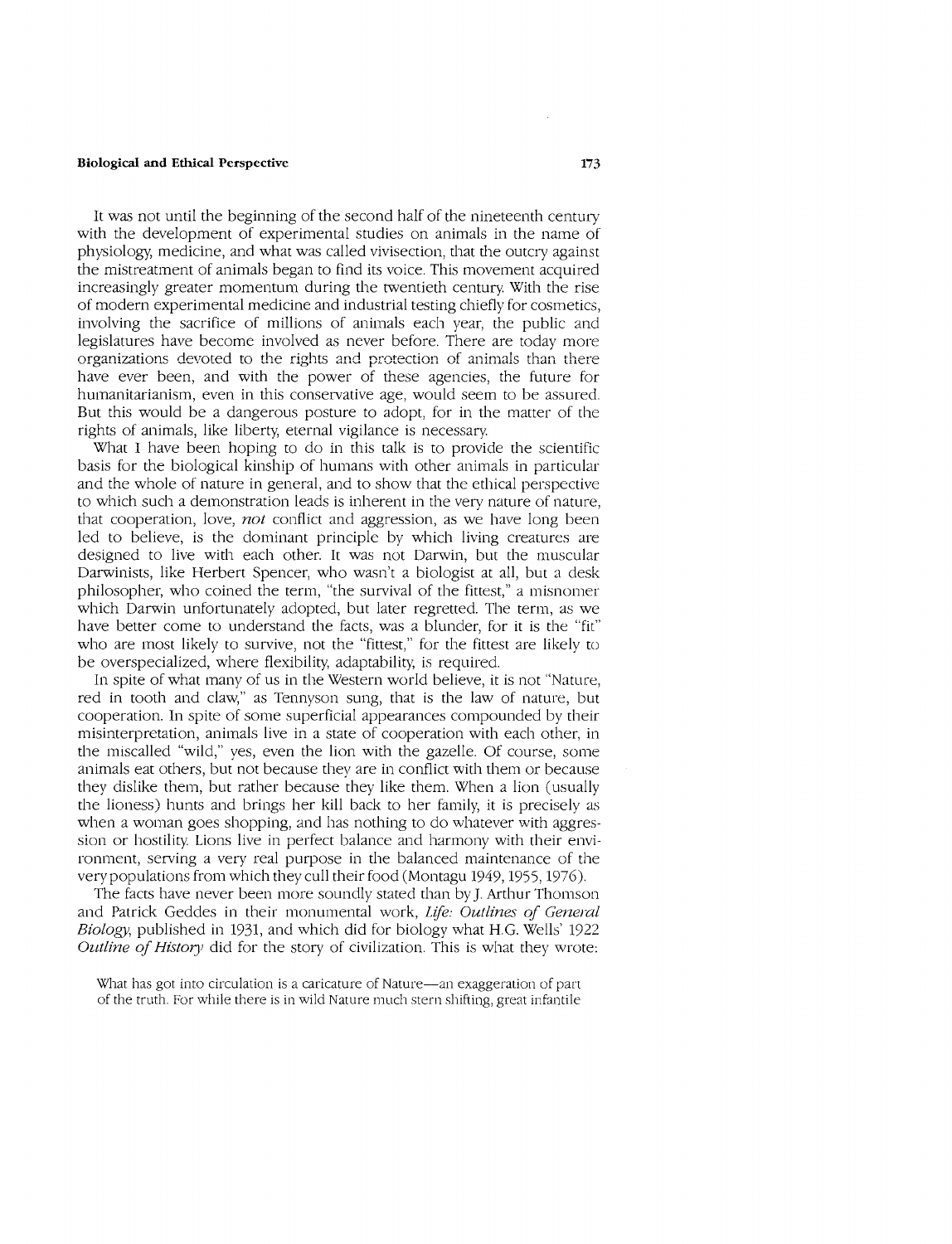and juvenile mortality, much redness of tooth and claw, and—even outside of parasitism-a general condemnation of the unlit lamp and the ungirt loin, there is much more. In face of limitations and difficulties, one organism intensifies competition, but another increases paternal care; one sharpens its weapons, but another makes some experiments in mutual aid; one thickens its armour, but another triumphs by kin-sympathy It is realized by few how much of the time and energy of living creatures is devoted to activities which are not to the advantage of the individual, but only to that of the race. Not that this is deliberate altruistic foresight, it is rather that in the course of Nature's tactics survival and success have rewarded not only the strong and self-assertive, but also—and yet more—the loving and self-forgetful. Especially among the finer types, part of the fitness of the survivors has been their capacity for self-sacrifice .... The fact is that the struggle for existence need not be competitive at all; it is illustrated not only by all the endeavours of parents for offspring, of mate for mate, of kin for kin. The world is not only the abode of the strong, it is also the home of the loving.

(Thomson and Geddes 1931)

The myths we have created concerning the violence of life in the "wild," "the jungle," and "innate depravity," become the rationalizations for the justification of our attitudes toward animals, and the maintenance of our indifference to their suffering. Our attitudes toward animals are as unnatural as our cities, which are, in fact, the only real jungles. The most shocking thing is that not only do we have the most erroneous views about animals, but in our unwillingness to face the conditions of life for so many in our cities, we project the unsavory image of them upon the screen of Nature, and call it and its inhabitants, the animals, by names which far more accurately apply to us than to them. The fact is that we do not descend from something we wouldn't like to meet in a forest at night, but rather that something descends from us we would not care to meet in broad daylight on a crowded city street.

The Order of animals to which we belong, the Primates, has spent some 60 million years living in forests. Forest-dwelling animals are predominantly vegetarian, and vegetarians have long intestinal tracts-all 22 feet of them. This strongly suggests that we are designed to be vegetarian. It also suggests that many of our ills maybe due to our meat-eating habits.

Our biological ancestry indicates, in brief, that we are programmed to live in peace and harmony with the whole of Nature, and most especially, with all living creatures, that it is more than an ethical necessity-it is a biological imperative if we are to survive. *As* Albert Schweitzer put it, "Until man extends the circle of his compassion to all living things, man will not himself find peace" (Schweitzer 1934).

The discovery of agriculture some 12,000 years ago lead to the first village settlements and also to the control of animal reproduction. This was followed by the development of cities and theocratic government, with all their attendant evils, and the dehumanization and exploitation of both man and animals (Childe 1962). Looking back, it would seem that civilization has a natural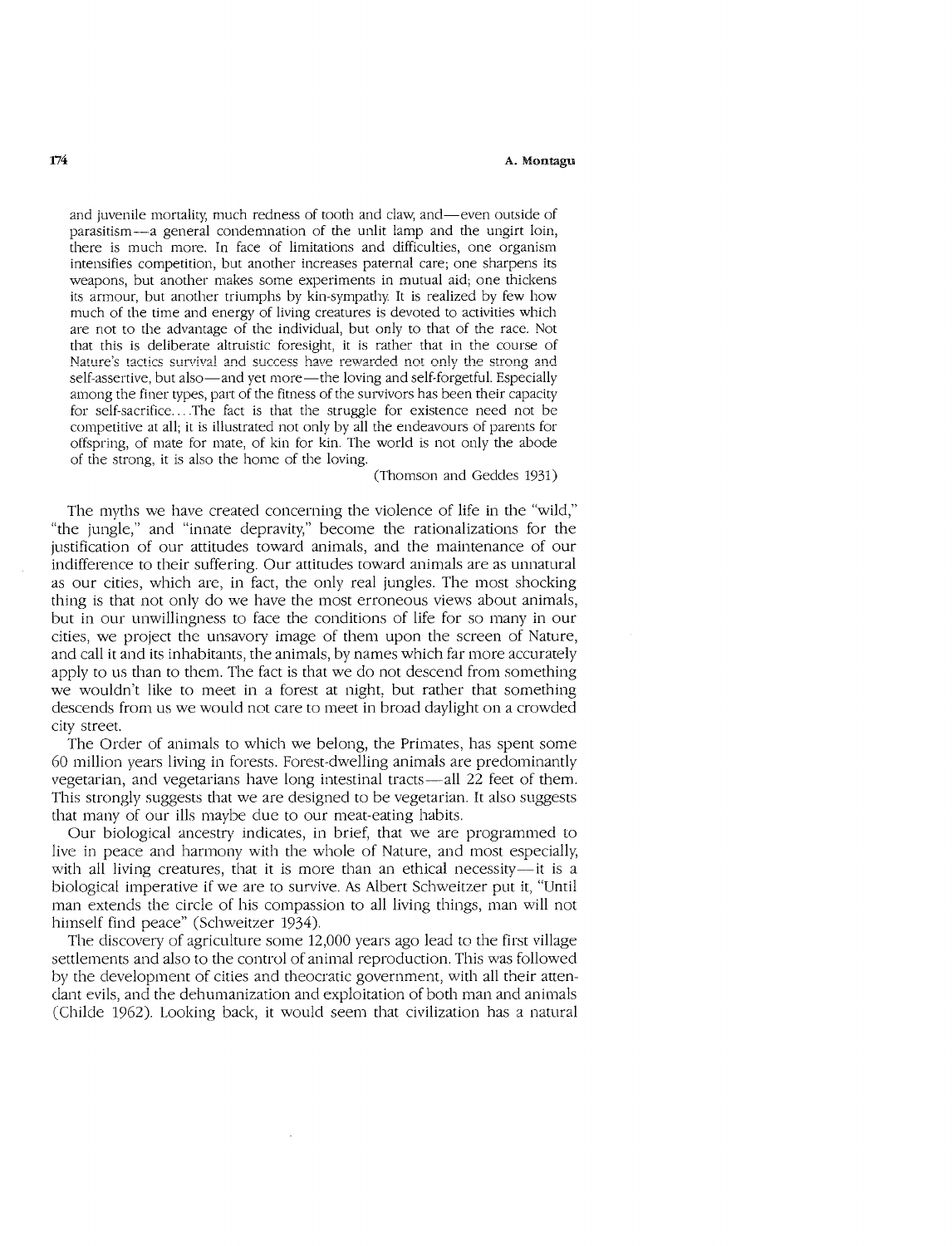resistance against improving itself. But let us not despair. I believe that the rehumanization of man may follow upon the rehumanization of his attitudes toward animals, and from that, I believe, will follow the repudiation of his xenophobia and the rehumanization of his attitudes toward his fellow man.

I am old enough to recall the days when, some three-quarters of a century ago, antivivisectionists, members of groups for the protection and against cruelty to animals, protesters against fox hunting, and poets like William Blake, who wrote, "A robin redbreast in a cage/ Puts all Heaven in a rage," and ''A dog starv'd at his master's gate/ Predicts the ruin of the state," led to nothing but ridicule and derision. Such persons and their supporters were bracketed, in the open scorn for whom it was the fashion to indulge, with suffragettes, conscientious objectors, and other "oddballs." As always, fashion is what people follow who have no taste or minds of their own. But behold, in Switzerland, that most conservative of countries, women have just been granted the vote, so there is hope for humanity yet, even though in the United States it is not uncommon to hear such epithets as "bleeding hearts," "secular humanists," and "liberals," applied with contempt to those who plead the cause of humanity, of humanitarianism. But that, too, will pass, though it will only do so when genuine education, a humane education embracing the whole of nature, will have become the birthright of every citizen.

I see no other possibility in a free society of ensuring the growth and development of personalities who are able to think for themselves and to feel that compassion for all living creatures, for the whole of nature, that will ensure equal freedom for growth and development. I would therefore like to devote my final remarks to what I consider education to be.

Let me say at once that I do not think that genuine education exists anywhere in the Western world. What we call education is nothing but instruction, a training in techniques and skills. Whatever we teach we tend to teach as a kind of technology, in which we emphasize the structure of things in order to be able to put what we learn to practical use. Because our schools, colleges, and universities are locked into an outmoded form of thinking about what human beings are for, and about their place in nature, and because what they produce are for the most part stereotypers, the lovers of ritual incantation, who have never been taught that a word should ask itself what it means, and that the meaning of a word is the action it produces, that the world is in the sorry state it is, and that it is principally for these reasons that the world and that the attitudes of people toward animals are what they are.

In spite of the age-old dissociation between thinking and feeling, thinking and feeling are reciprocally indissolubly interrelated, and that, indeed, is what they are designed to be. Without for a moment slighting the prenatal period (Montagu 1962, 1978), what we need to understand is that education begins at birth, and that it is from that critical period on that we must revise our approaches to the child who, at the present time we continue to deform in such wrongheaded ways, and continue to do so for the rest of its life, so that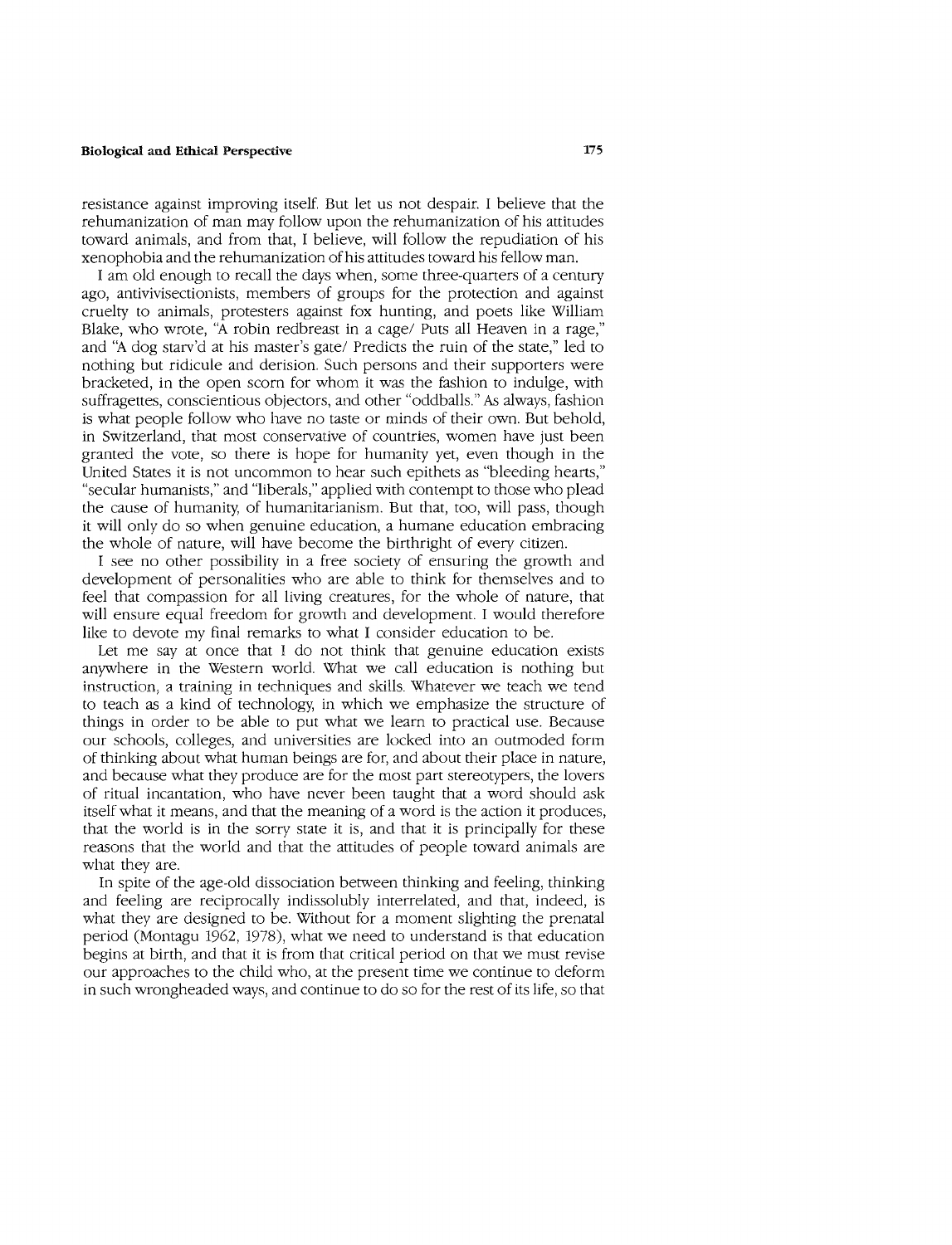we may truly describe most adults as nothing more or less than deteriorated infants, for most individuals have been failed in the education, the satisfaction and fulfillment of their potentialities as healthy human beings (Montagu 1981 ).

As a consequence of the confusion into which we have fallen as a result of our miseducation, we stand very near the brink of self-annihilation. It was no less a thinker than H.G. Wells who, in 1922, twenty-four years before his death, wrote in his widely read *Outline of History,* what is today even more than ever ominously true, that "Human history becomes more and more a race between education and catastrophe."

The hour is, indeed, late-it is therefore critically necessary for us to recognize that because we are human beings,and because we are capable of shedding our errors, that we *are* educable, that we need to be educated in humanity beyond everything else, to learn to live as fulfilled human beings, to learn to live as if to live and love were one.

The word "education" is derived from the Latin, *educare,* which means to nourish and to cause to grow. To nourish and to cause to grow what? The answer to that question,by the measure of all the verifiable evidences is: to nourish and to cause to grow those basic behavioral needs or potentialities with which every newborn is endowed, the needs for love, sensitivity, friendship, speech, thinking, to know, to learn, to organize, to work, for curiosity, wonder, play, creativity, imagination, open mindedness, experimental-mindedness, explorativeness, resiliency, humor, joy, laughter, tears, optimism, honesty, trust, compassionate intelligence, dance, song, enthusiasm, touch, and others.

These are the basic behavioral needs the development of which must be encouraged by caregivers throughout the life of the young, if they are to grow into healthy human beings. By a healthy human being I mean one who is able to love, to work, to play, and to use one's mind critically. It is not possible to define all these terms here. I have done so elsewhere (Montagu 1981). It is imperative for us to always bear these basic behavioral needs in mind, and to implement them by sound strategies.

Finally, I would like to conclude with the words of Henry G. Maurice, from a lecture he delivered in Brussels in 1946, and published in English in 1948, in the summer of which I read it,and which has since inspired my thinking on the subjects of humanity's relation to animals.

"To understand man," wrote Maurice, "one must study him in the light of the ecology within which he has been developed and of which he is an integral part. I give no pledge that this study will reveal to us a remedy for the ills that man has brought upon himself, but I am not afraid to assert that we can never understand man and the problems which afflict him until we have learned to appreciate the ties which link man to his fellow creatures. As we pursue the study of this relationship we cannot fail to admire the wonders and beauties of Nature, and, as we compare the behavior of men with that of the beasts we may begin to understand that those whom, in our insolence, we call the lower' animals can teach us many lessons of tolerance